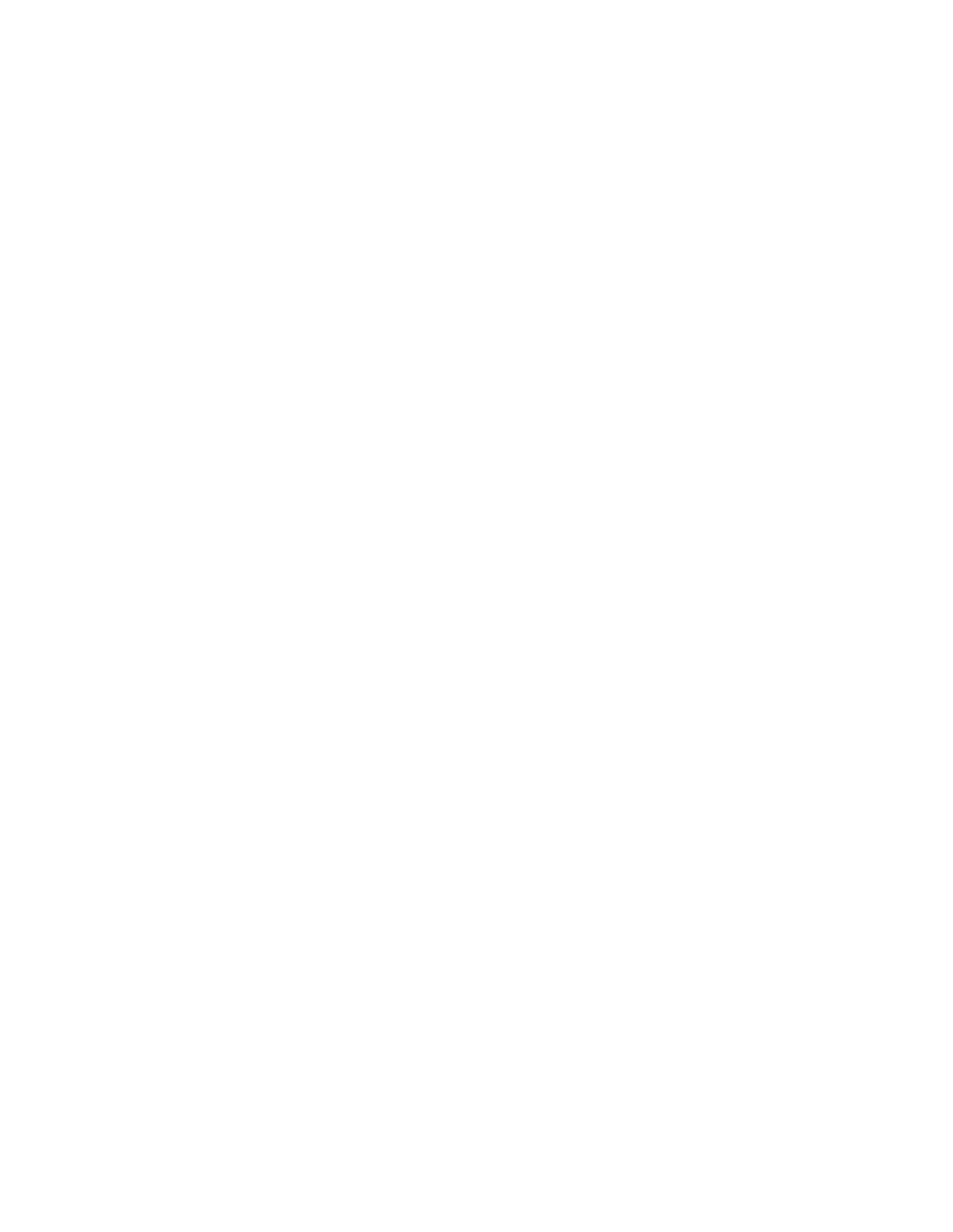## KITE, Justice.

[¶1] Ralph Sisneros appeals from the judgment and sentence entered by the district court after he pled guilty to two counts of third degree sexual assault. Mr. Sisneros reserved his right to appeal the district court's denial of his motion to dismiss for violation of his right to a speedy trial and the district court's ruling that the minor victim, KF, was competent to testify. We affirm.

### **ISSUES**

- [¶2] Mr. Sisneros states the following issues on appeal:
	- I. Was appellant denied his right to a speedy trial, and should the charges against him have been dismissed with prejudice due to violation of W.R.Cr.P. 48 and his constitutional right to a speedy trial?
	- II. Did the trial court err in finding the alleged victim, KF, competent to testify against appellant?

The State rephrases the issues as follows:

- I. Was appellant denied his right to a speedy trial under W.R.Cr.P. 48 and the United States and Wyoming Constitutions?
- II. Did the trial court err in finding the alleged victim, KF, competent to testify against appellant?

## **FACTS**

[¶3] Mr. Sisneros lived with KF and her mother for a few months in 2002. At that time, KF was six years old. In October 2002, Mr. Sisneros' former girlfriend reported to the Cheyenne Police Department that Mr. Sisneros had told her he was molesting KF. The police investigated the allegations against Mr. Sisneros and learned of several instances where Mr. Sisneros had touched KF inappropriately. He also watched pornographic movies and masturbated in her presence.

[¶4] The State charged Mr. Sisneros with three counts of third degree sexual assault in violation of Wyo. Stat. Ann. § 6-2-304(a)(ii) (LexisNexis 2005) and two counts of taking indecent liberties with a minor in violation of Wyo. Stat. Ann. § 14-3-105(a) (LexisNexis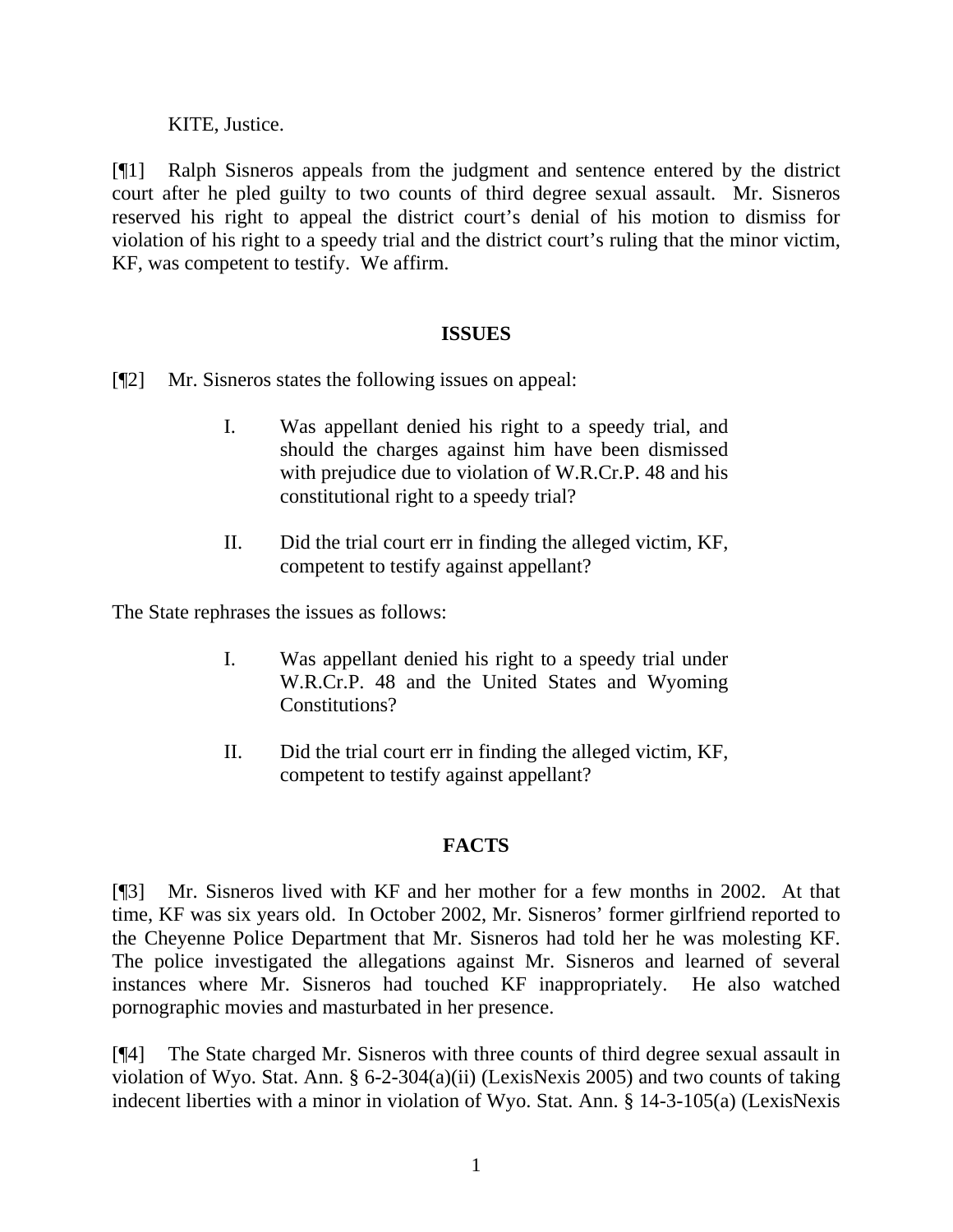2005). He was arraigned on April 28, 2003, and pled not guilty to all of the charges. An attorney from the public defender's office was appointed to represent Mr. Sisneros and filed a written demand for a speedy trial. The trial was originally scheduled to begin on July 15, 2003, in a stacked setting. Because of its placement in the trial stack, Mr. Sisneros' trial was continued on three occasions until October 7, 2003. On October 1, 2003, the State filed a motion to continue the trial because its lead investigator would not be available to testify during the week of October 7, 2003. The court held a hearing on the State's motion to continue, and Mr. Sisneros' attorney remarked that the defense also needed additional time to prepare. The district court treated the motion as a joint motion to continue and reset the trial to begin on October 21, 2003.

[¶5] On October 14, 2003, Mr. Sisneros filed a motion to disqualify the entire Laramie County District Attorney's Office from prosecuting him. He claimed the State had listed Jon Forwood, the Laramie County District Attorney, as a fact witness in the case, thereby creating a conflict of interest, which was imputed to the entire office. Mr. Sisneros requested a special prosecutor be appointed in his case. Later that day, the district court held a hearing on his motion to disqualify the district attorney's office from prosecuting him. During that hearing, the parties discussed the fact that the 180 day speedy trial period would expire on October 25, 2003. Defense counsel stated Mr. Sisneros did not want to waive his right to a speedy trial, and she recognized, therefore, the court might be hesitant to continue the trial. She acknowledged, however, the court could grant a continuance past the 180 day limit if the continuance was required in the due administration of justice. The State represented it could find a special prosecutor to take the case. The district court did not rule upon the motion at that time.

[¶6] Later that day the district court held another hearing with the parties. During that hearing, which was conducted over the telephone and inadvertently was not reported, the parties discussed the options available to them regarding Mr. Sisneros' right to a speedy trial, including proceeding with the trial and prohibiting Mr. Forwood from testifying or dismissing the case without prejudice to allow a special prosecutor to be appointed. Apparently, the State represented it preferred to dismiss the charges against Mr. Sisneros without prejudice, and defense counsel acknowledged the State had the right to do so. At the conclusion of the hearing, the district court understood the parties had agreed to a dismissal without prejudice. A deputy district attorney signed a motion to dismiss without prejudice on Friday, October 24, 2003. The motion was not filed, however, until Monday, October 27, 2003, on which date the district court entered the order dismissing the case without prejudice. Mr. Sisneros filed a notice of appeal of the dismissal without prejudice, and that case was assigned Wyoming Supreme Court Docket No. 04-15.

[¶7] A special prosecutor acting on behalf of the State filed an information against Mr. Sisneros on October 24, 2003. The special prosecutor later amended the information to charge Mr. Sisneros with additional counts based upon the same course of conduct as the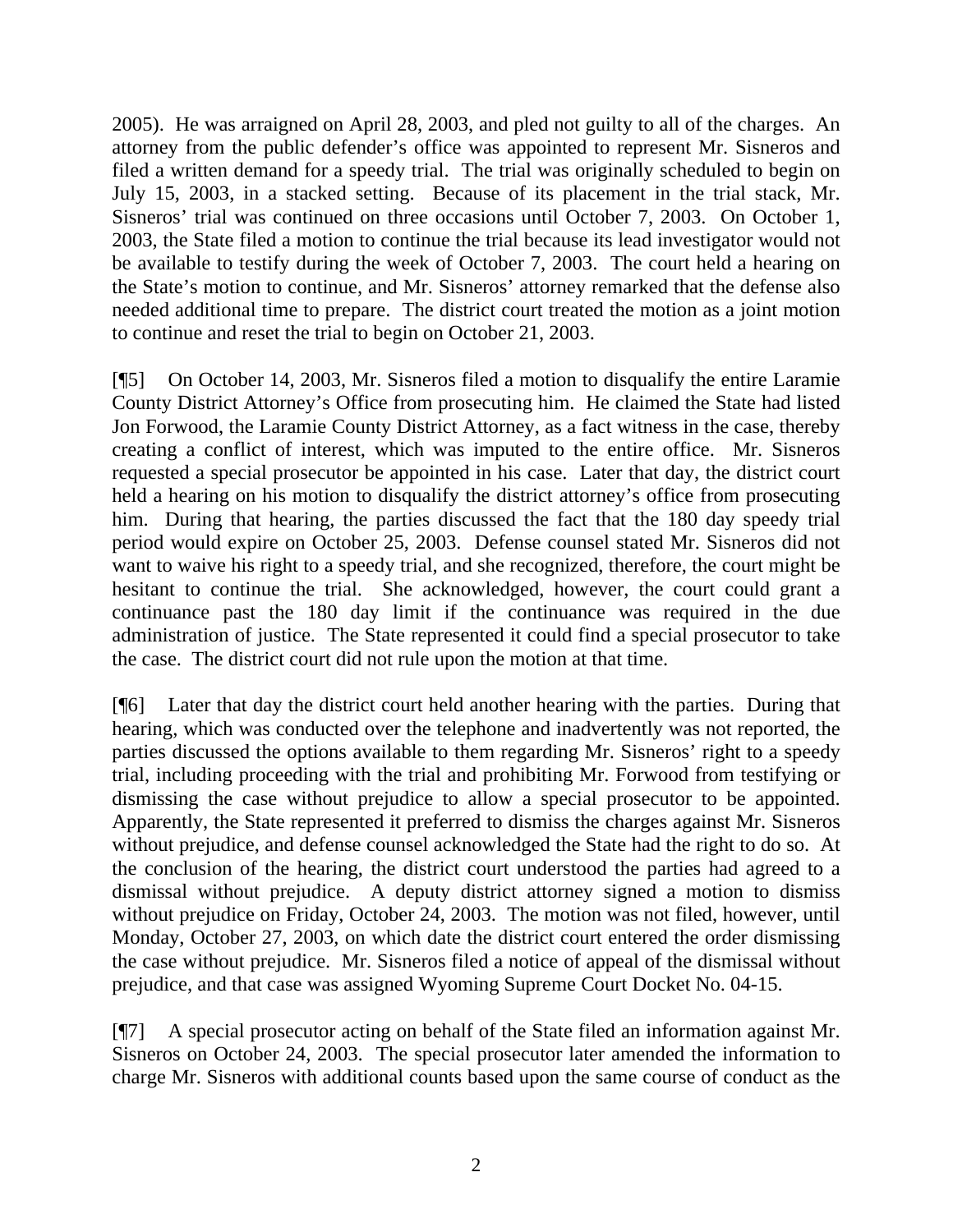original information. He was arraigned on those charges on December 1, 2003, and entered "not guilty" pleas on all charges. The trial was set for February 17, 2004.

[¶8] On February 2, 2004, the public defender who had been representing Mr. Sisneros filed a notice of change of defense counsel. She indicated that the public defender's office had a conflict of interest and could not continue to represent Mr. Sisneros because he had filed a grievance against her with the Wyoming State Bar. The public defender's office then contracted with a private attorney to represent Mr. Sisneros, and he filed an entry of appearance on February 4, 2004. Mr. Sisneros' new attorney filed a demand for a speedy trial and a motion for a continuance on the same day he filed his entry of appearance. The trial was reset for March 16, 2004. Mr. Sisneros subsequently filed a motion to dismiss the charges with prejudice for lack of a speedy trial and a motion for a hearing to determine whether the victim, KF, was competent to testify. The district court held a hearing on Mr. Sisneros' motion to dismiss and concluded he had not been denied his right to a speedy trial. The district court also held a hearing to determine whether KF was competent to testify and concluded she was.

[¶9] In light of the district court's rulings, Mr. Sisneros and the State entered into a plea agreement in which he pled guilty to two counts of third degree sexual assault and the remainder of the charges were dismissed. He, however, reserved his right to appeal the district court's denial of his motion to dismiss for lack of a speedy trial and its determination that the victim was competent to testify. The district court sentenced Mr. Sisneros to serve 10 to 12 years of imprisonment on the first count and 18 to 20 years on the second count. The court ordered the sentences be served consecutively, but suspended the sentence on the second count and placed Mr. Sisneros on probation for a period of 20 years. He then filed a notice of appeal, which this Court docketed as Supreme Court Docket No. 04-237. Docket Nos. 04-15 and 04-237 were, subsequently, consolidated for review by this Court.

# **DISCUSSION**

# *A.**Speedy Trial*

[¶10] Mr. Sisneros asserts his right to a speedy trial was violated. He claims the State violated W.R.Cr.P. 48 when it did not either bring him to trial or dismiss the first case within 180 days after his initial arraignment. He also claims he was denied a speedy trial in violation of the Sixth Amendment to the United States Constitution and Article 1, § 10 of the Wyoming Constitution.

[¶11] We consider first whether his right to a speedy trial under W.R.Cr.P. 48(b) was violated. That rule provides, in pertinent part: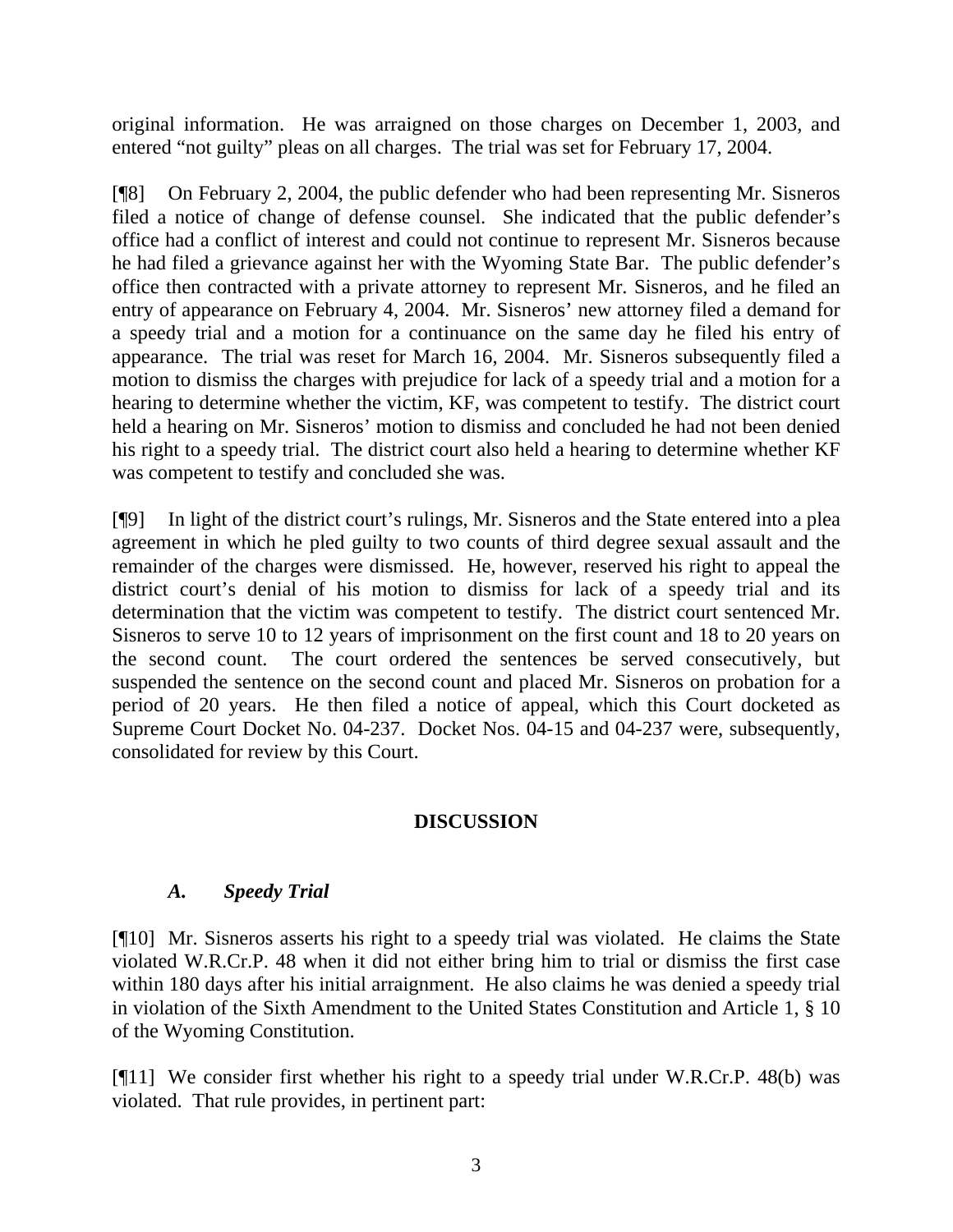(b) *Speedy trial*.

\* \* \*

 (2) A criminal charge shall be brought to trial within 180 days following arraignment unless continued as provided in this rule.

 (3) The following periods shall be excluded in computing the time for trial:

(A) All proceedings related to the mental illness or deficiency of the defendant;

(B) Proceedings on another charge;

(C) The time between the dismissal and the refiling of the same charge; and

(D) Delay occasioned by defendant's change of counsel or application therefor.

\* \* \*

 (5) Any criminal case not tried or continued as provided in this rule shall be dismissed 180 days after arraignment.

[¶12] In the first case, Mr. Sisneros was arraigned on April 28, 2003. On October 24, 2003, the prosecutor signed a motion to dismiss the charges against Mr. Sisneros. The motion was not filed on that day, and the 180 day limit expired on October 25, 2003, which was a Saturday. The State's motion to dismiss was filed on Monday, October 27, 2003, and the district court dismissed the charges without prejudice on that same day. Mr. Sisneros argues his case was not dismissed until the  $182<sup>nd</sup>$  day after he was arraigned and he was, therefore, entitled to a dismissal with prejudice in accordance with W.R.Cr.P.  $48(b)(5)$ .

[¶13] In response, the State contends the case was dismissed within the speedy trial period because the 180 day period ended on a Saturday and W.R.Cr.P. 45(a) applies. That rule provides in pertinent part:

> In computing any period of time, the day of the act or event from which the designated period of time begins to run shall not be included. The last day of the period so computed shall be included, unless it is a Saturday, a Sunday, or a legal holiday . . . in which event the period runs until the end of the next day which is not one of the aforementioned days.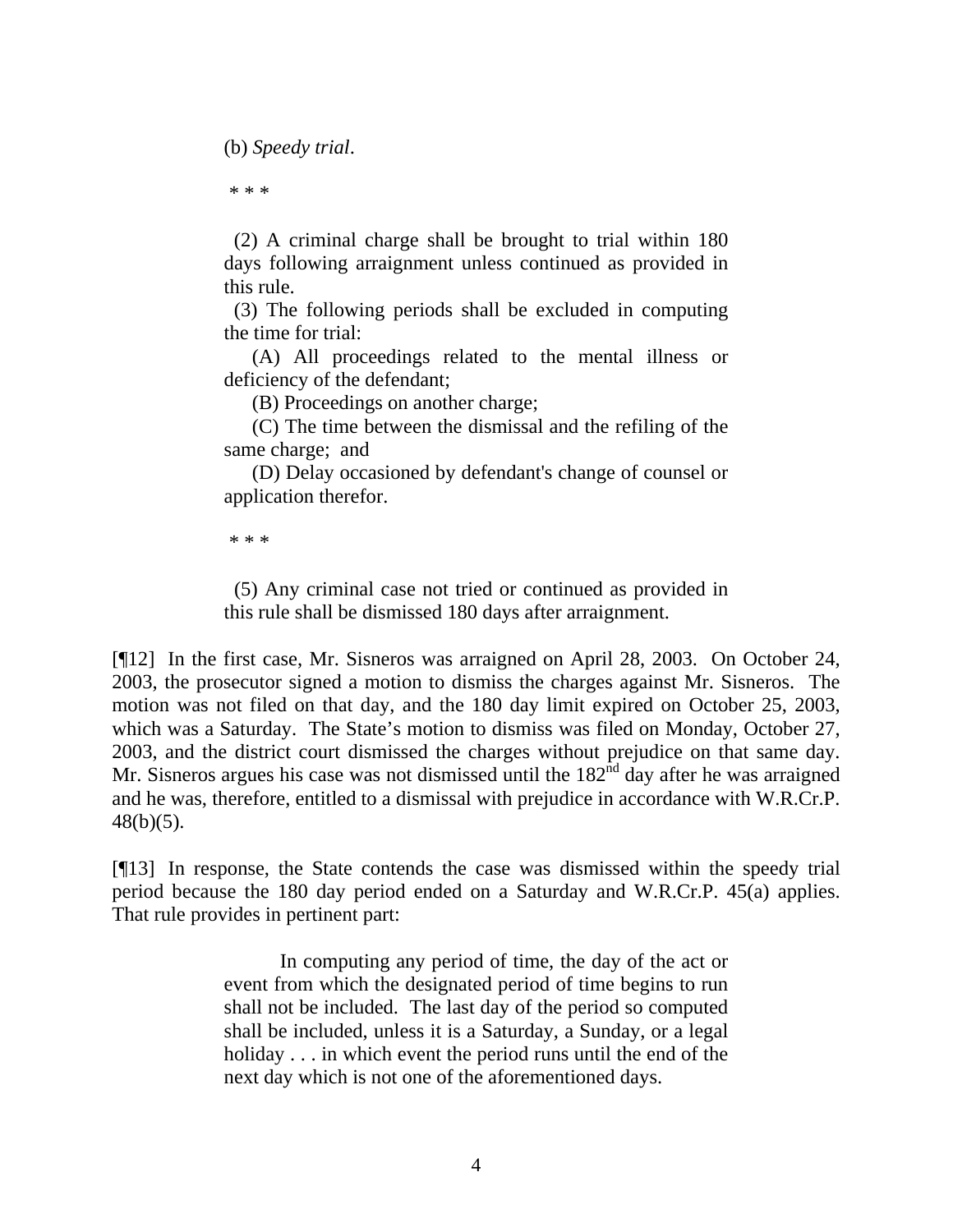[¶14] Although this Court has never directly addressed whether Rule 45 applies to the calculation of the speedy trial period, other jurisdictions have applied their rules, which are similar to Wyoming's, to extend their speedy trial deadlines. For example, federal courts have applied F.R.Cr.P. 45 to extend the deadline for filing indictments and bringing a case to trial under the federal Speedy Trial Act, 18 U.S.C. §§ 3161 through 3174. See e.g., *United States v. Arbelaez,* 7 F.3d 344, 348 (3rd Cir. 1993); *United States v. Wright, 990 F.2d 147, 149 (4<sup>th</sup> Cir. 1992); <i>United States v. Johnson, 953 F.2d 1167,* 1171-72 ( $9<sup>th</sup>$  Cir. 1992). Similarly, Ohio courts have applied Ohio's Rule of Criminal Procedure 45(a) to that state's speedy trial statutes, Ohio Rev. Code Ann. 2945.71. See e.g., *State v. Wilson,* 1992 Ohio App. LEXIS 340 (Ohio Ct. App. 1992).

[¶15] In Wyoming, the argument for applying Rule 45 to the speedy trial deadline is even stronger because that deadline is included within our rules of criminal procedure, rather than a statute. W.R.Cr.P. 45 expressly provides that it applies to any period of time and does not exclude the speedy trial provisions of W.R.Cr.P. 48 from its operation. Applying Rule 45 to the facts of this case, it is clear the charges against Mr. Sisneros were dismissed before the 180 day speedy trial period set out in Rule 48 expired. Consequently, there was no violation of his right to a speedy trial under Rule 48.

[¶16] In the second part of Mr. Sisneros' speedy trial argument, he claims his constitutional right to a speedy trial was violated because nearly a year passed between the time of his original arrest and his conditional guilty plea. Every criminal defendant is entitled to a speedy and public trial under the Sixth Amendment to the United States Constitution and Article 1, § 10 of the Wyoming Constitution. *Walters v. State,* 2004 WY 37, ¶ 10, 87 P.3d 793, 795 (Wyo. 2004). In reviewing a district court's decision on whether a defendant's constitutional right has been violated, we apply the *de novo* standard of review. *Berry v. State,* 2004 WY 81, ¶ 17, 93 P.3d 222, 227-28 (Wyo. 2004). The district court's findings of fact on the speedy trial issue are reviewed for clear error. *Walters,* ¶ 9.

[¶17] The test enunciated in *Barker v. Wingo,* 407 U.S. 514, 92 S.Ct. 2182, 33 L. Ed. 2d 101, (1972) applies to constitutional speedy trial claims. *Berry,* ¶ 31. "Under that test, we consider four factors in determining whether a speedy trial violation has occurred: 1) the length of the delay; 2) the reason for the delay; 3) the defendant's assertion of his right; and 4) the prejudice to the defendant." *Id.* We consider the factors together and balance them in relation to all of the relevant circumstances of the delay in bringing a defendant to trial. *Walters,* ¶ 10; *Barker,* 407 U.S. at 533. The ultimate question is "whether the delay in bringing the accused to trial was unreasonable, that is, whether it substantially impaired the right of the accused to a fair trial." *Walters*, ¶ 10 quoting *Warner v. State,* 2001 WY 67, ¶ 10, 28 P.3d 21, 26 (Wyo. 2001). When a defendant's constitutional right to a speedy trial is violated, the charges must be dismissed with prejudice. *Walters,* ¶ 10.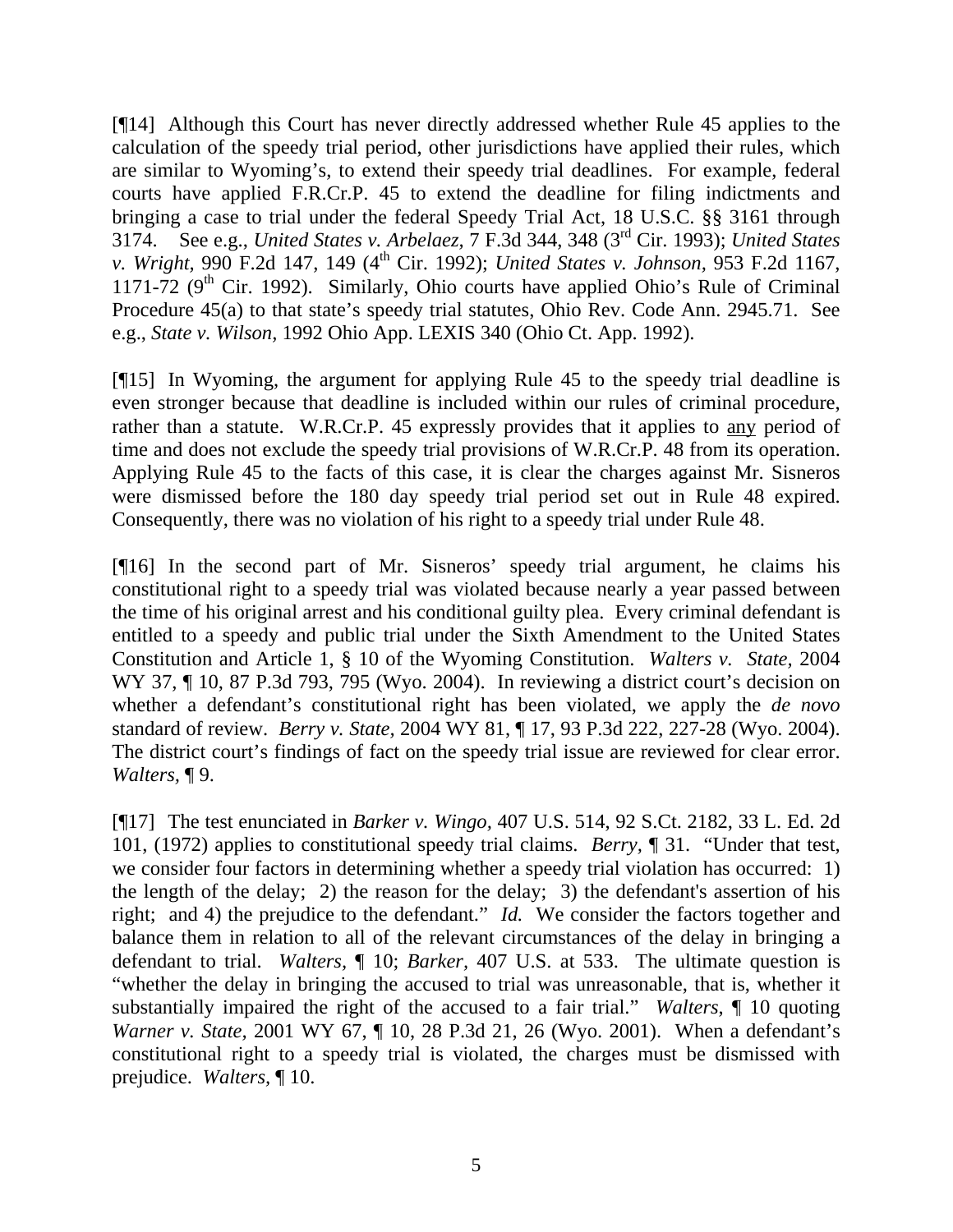[¶18] Turning to the first factor of the *Barker* test – the length of the delay, we note that, for constitutional claims, "the speedy trial clock begins ticking upon arrest." *Taylor v. State,* 2001 WY 13,  $\parallel$  6, 17 P.3d 715, 718 (Wyo. 2001). There is no specific length of delay which automatically constitutes a violation of the constitutional right to a speedy trial. We have, however, held that a delay of 500 days was presumptively prejudicial, *Berry,* ¶ 32; while, delays of 372, 355, and 319 days, respectively, warranted further analysis. See, *Whitney v. State,* 2004 WY 118, ¶ 40, 99 P.3d 457, 471 (Wyo. 2004).

[¶19] In this case, Mr. Sisneros was initially arrested on March 28, 2003, and entered his conditional guilty plea on March 11, 2004, resulting in a total delay in resolution of his case of 349 days. As we acknowledged in *Berry,* once a defendant's speedy trial right has attached, it continues until the case is finally resolved. *Berry,* ¶ 32 (quoting LaFave, Israel, and King, 4 *Criminal Procedure*, § 18.1(c), pp. 670-71)). In cases, like this one, where the charges are dismissed and then refiled, the general rule is the "time between the dismissal and recharging [is] not counted, provided of course that the defendant is not held in custody in the interim awaiting the new charge." *Id.* In this case, the charges were refiled concurrently with the dismissal of the original charge. Thus, there was no time when the charges were not pending. See *Caton v. State,* 709 P.2d 1260, 1265 (Wyo. 1985). Consistent with our prior cases, we conclude a delay of 349 days between Mr. Sisneros' arrest and the final resolution of his case warrants examination of the other factors.

[¶20] We turn, therefore, to the reasons for the delay. In conducting this analysis we determine which party was responsible for the delay.

> "A deliberate attempt to delay the trial in order to hamper the defense should be weighted heavily against the government. A more neutral reason such as negligence or overcrowded courts should be weighted less heavily but nevertheless should be considered since the ultimate responsibility for such circumstances must rest with the government rather than with the defendant. Finally, a valid reason, such as a missing witness, should serve to justify appropriate delay."

*Wehr*, 841 P.2d at 112-13 (quoting *Barker v. Wingo*, 407 U.S. 514, 531, 92 S.Ct. 2182, 33 L.Ed.2d 101 (1972)). Official bad faith in causing delay is weighed heavily against the government. *Barker*, 407 U.S. at 531, 92 S.Ct. 2182. "Delays attributable to the defendant are deducted from the equation." *Jennings v. State*, 4 P.3d 915, 921 (Wyo. 2000). "We weigh any delay properly attributable to the defendant against the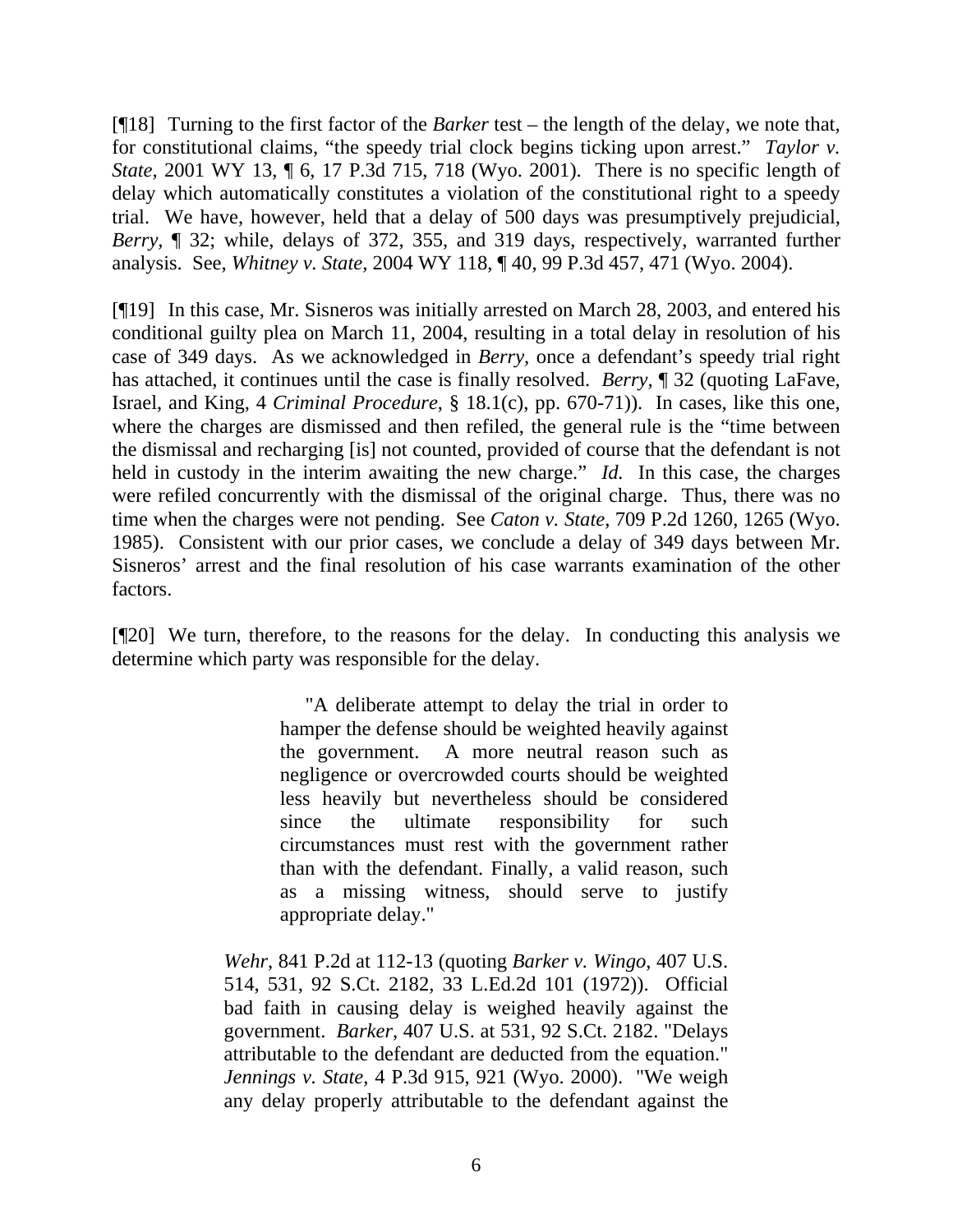delay chargeable to the State. We have frequently acknowledged a defendant may defeat his claim to a speedy trial by his own dilatory practices." *Wehr*, 841 P.2d at 113.

*Whitney,* ¶ 42.

[¶21] Several of the early trial settings were continued, apparently because of the district court's crowded docket and its practice of stacking trial settings. Although Mr. Sisneros did not object and the reason is weighted less heavily, those delays still inure to the State. The continuance of the trial from October 7, 2003, to October 21, 2003, was originally requested by the State because its investigator would not be available to testify during that week. At the hearing on the motion, defense counsel remarked she was having the videotaped interview of the victim reviewed by an expert witness and, therefore, needed the extra time to sufficiently prepare for the trial. The district court, consequently, treated the motion as a joint motion for a continuance. Finding no error in its analysis, we defer to the district court on that matter and conclude the two week delay is attributable to both parties.

[¶22] The trial did not go forward on October 21, 2003. On October 14, 2003, the defense filed a motion to disqualify the entire Laramie County District Attorney's Office and requested appointment of a special prosecutor because it had recently learned Laramie County District Attorney Jon Forwood was listed as a witness for the State. The district court held a hearing on the defense motion on the same day it was filed. In discussing this motion, defense counsel noted that while Mr. Sisneros did not want to waive his right to a speedy trial, a continuance could be granted as required in the due administration of justice. W.R.Cr.P. 48(b)(4)(B)(iii). There was no decision made about a trial setting at that hearing, but later in the day, the parties had an unreported telephone conference with the district judge. In recalling that hearing, it was the district court's understanding that the parties agreed to the dismissal without prejudice in order to avoid a speedy trial violation under Rule 48. Had that not been the district court's understanding, the trial would have gone forward, perhaps without Mr. Forwood's testimony or with a finding about whether there was a true conflict of interest within the district attorney's office, and/or with findings regarding the due administration of justice to allow an extension of the speedy trial deadline. Consequently, the delay caused by the dismissal and refiling is attributable to both parties.

[¶23] The case was then refiled and initially set for trial on February 17, 2004. Thereafter, the defendant filed a grievance against his public defender, resulting in the appointment of a new attorney to represent him and a defense motion for a continuance of the February  $17<sup>th</sup>$  trial date, which was granted by the district court. The case was finally resolved on March 11, 2004. Obviously the delay after February  $17<sup>th</sup>$  was attributable to Mr. Sisneros.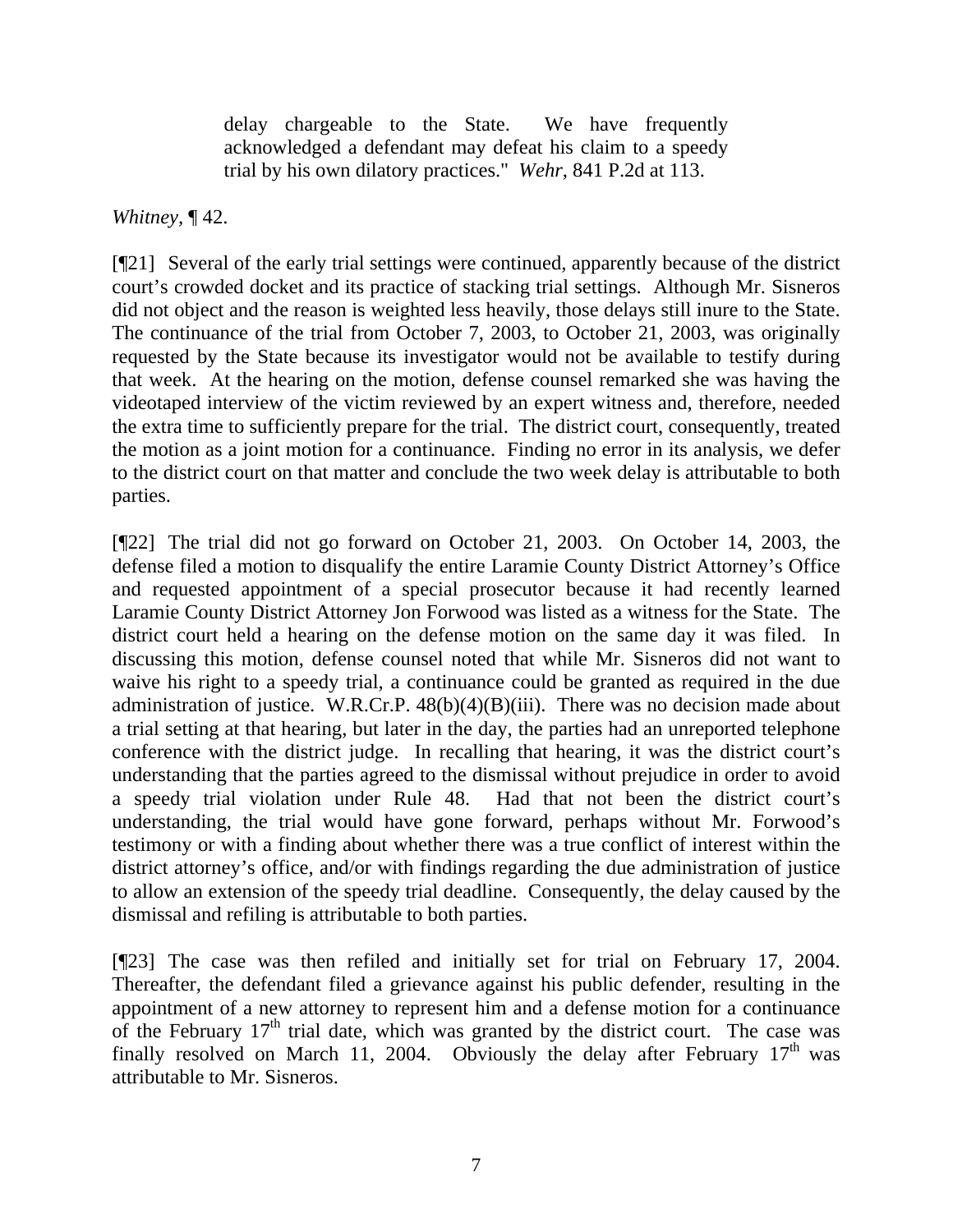[¶24] In speaking to the motion to dismiss, the district court made the following comments which are relevant to our analysis of this issue:

> . . . I'm certainly not suggesting that defense counsel at any time ever waived or attempted to waive Mr. Sisneros' right to a speedy trial. I don't recall that happening. But what the Court does recall is that there was a motion to disqualify the state that was filed by the defense in this case that led to the issue with regards to Mr. Forwood potentially being called as a witness.

> The Court [had] taken that motion under advisement. There were suggestions as to a way to handle that: Bring in new counsel, eliminate Mr. Forwood as a witness, order the state to somehow go to trial anyway, extend the time for trial, take a look at whether or not administration of justice could allow for the extension of that case for trial, examine any of the underlying factors with regards to whether or not what time should count, what time shouldn't count with regards to calculating 180 days.

> > \* \* \*

. . . [I]t doesn't seem to be appropriate for somebody to have a speedy trial right and somebody stay in jail for close to 180 days, have the case dismissed without prejudice and then refile.

That seems like that can go on forever and then there would never be any violation of any speedy trial right if that is . . . allowable. I don't know whether that is allowable or not, frankly. . . .

I note that with regards to this file, in this case, that this motion to dismiss charges for prejudice for lack of speedy trial was not filed until March  $9<sup>th</sup>$  of 2004.

 The Court also notes that there's a court order in this case requiring that all motions be filed two weeks prior to the trial deadline. This motion is untimely under that order. And I guess the question is should the Court allow some sort of break for the failure to comply with that order.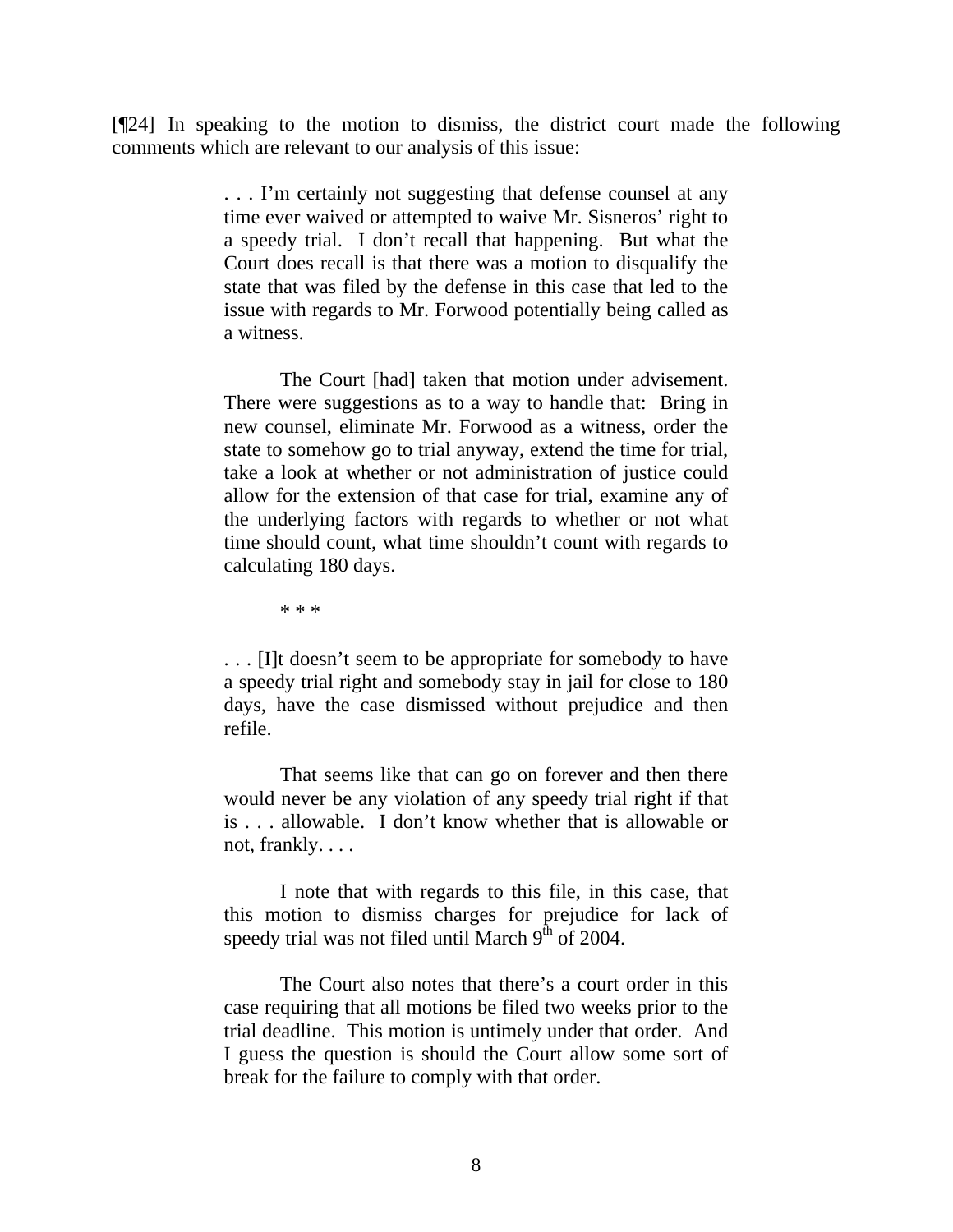The Court also notes in this file that there was a motion to continue that was filed in February. Motion to continue February  $4<sup>th</sup>$  that was filed by Mr. Sisneros.

 There's nothing that is being brought to the attention of the Court today that could not have been brought to the Court's attention the day that the new information was filed and this new lawsuit commenced. I don't know what any of that means legally to tell the truth.

I'm going to deny this motion to dismiss for lack of speedy trial. And I do so because it does feel to the Court like there's manipulation going on that is and I'm not saying any of it is intentional; I'm just saying that I know from my perspective as a judge this case either would have gone to trial absent that agreement from counsel on the date it was scheduled for trial [October 21, 2003] and what the Court perceived to be an agreement of counsel with regards to this dismissal without prejudice situation on the date that it was scheduled to go to trial in October before the 180 days had run.

The witnesses would have been allowed to be called to that trial, whether or not Mr. Forwood would have been allowed, or alternatively there may have been a continuance granted with regards to that if the Court found that in the administration of justice that would have been appropriate in that case. I'm not sure how that all would have been resolved.

I do know that I was never given the opportunity to address that and would have addressed that if I did not have the understanding this dismissal without prejudice was agreed to. And there has been no violation of any speedy trial with regards to this new case file that has been filed, also no demand has been made with regards to bringing this thing on early.

[¶25] Some of the delays in the case were certainly attributable to the State, like the docketing problems. Other delays were caused directly by Mr. Sisneros, such as the appointment of a new attorney to represent him in February of 2004. With regard to the delay caused by the dismissal of the first case and the appointment of a special prosecutor to bring the second case, the district court's point is particularly well taken. Although the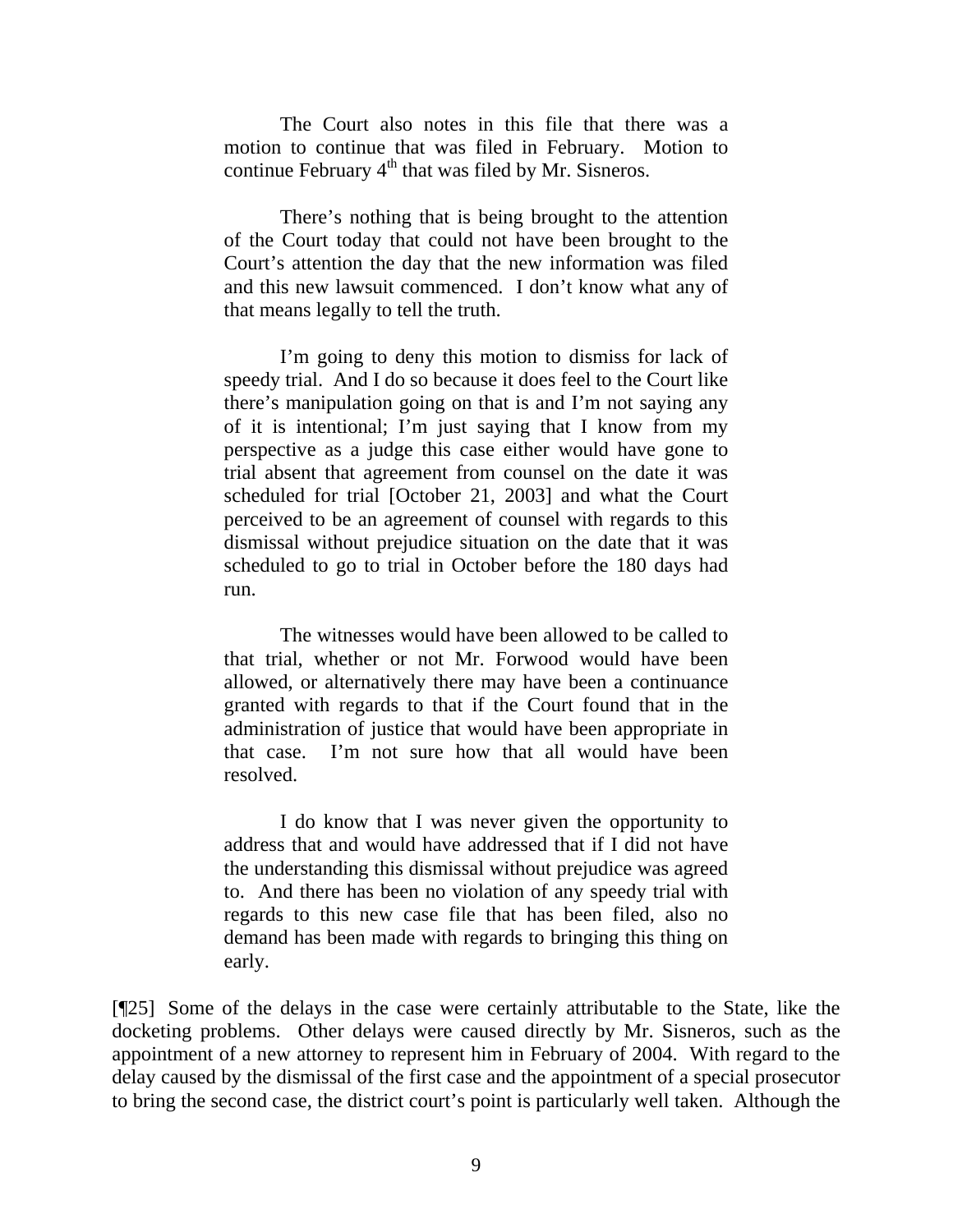district court expressed some concern about the potential for recurrent dismissals to delay trials, it obviously believed, in this case, Mr. Sisneros agreed to have the case dismissed without prejudice so that a special prosecutor could be appointed. While the State bears the responsibility for creating the need for the dismissal by listing Mr. Forwood as a witness so near to the trial date, with the predictable result of objections being raised to his testimony since his office represented the State, Mr. Sisneros' concurrence with the dismissal prevents the delay from being fully attributable to the State.<sup>[1](#page-11-0)</sup> That procedural move, alone, accounts for several months in delay. We conclude, therefore, on the whole, the reason for the 349 day delay is neutral, weighing evenly in favor of and against each party.

[¶26] In discussing the third factor, whether the defendant affirmatively asserted his right to a speedy trial, we have stated:

> it is not necessary for a defendant to assert his right to a speedy trial in order to identify a speedy trial violation. However, we can, and do, consider whether the right was asserted, and how vigorously, in determining the reasonableness of any delay. The action or inaction of the defendant in this regard is a reflection of the actual amount of prejudice being experienced.

*Whitney,* **[52** (citations omitted).

l

[¶27] Mr. Sisneros did file a formal demand for a speedy trial in both actions, although his demand in the second case was not filed until several months after he had been charged. The concerns expressed by the district court, which we quoted above, are relevant to a determination of the vigor with which Mr. Sisneros asserted his speedy trial right. While he ostensibly continued to demand a speedy trial throughout the proceedings, he also engaged in procedural maneuvers which had the result of delaying the trial. Most notable were the request for appointment of a special prosecutor and perceived agreement to the dismissal without prejudice in the first case and his grievance against his public defender which resulted in the appointment of a new defense attorney and another continuance of the trial in the second case. Accordingly, we find that this factor is also neutral.

[¶28] Finally, we consider the prejudice Mr. Sisneros suffered as a result of the delay in resolution of his case. A demonstration of prejudice is not necessary to establishing a constitutional violation; however, in conducting a speedy trial analysis the prejudice

<span id="page-11-0"></span><sup>&</sup>lt;sup>1</sup> We do consider the State's eleventh-hour declaration that it intended to call the district attorney to testify as a fact witness in this case to be highly unusual. If the record did not so clearly indicate Mr. Sisneros consented to the dismissal without prejudice, we would be inclined to weigh this factor much more heavily against the State.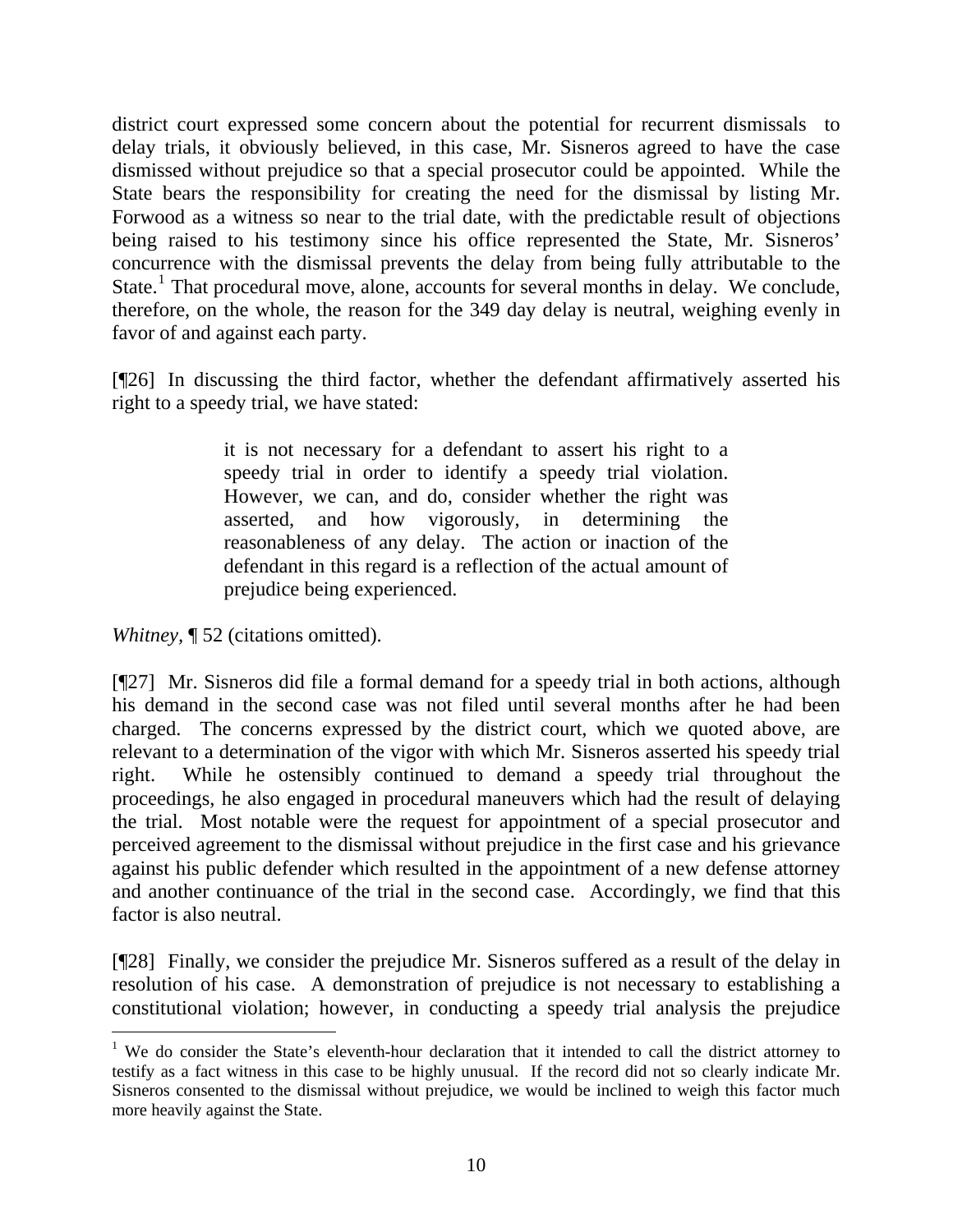suffered by the defendant should be considered. *Berry,* ¶ 46. "Prejudice may consist of: '1) lengthy pretrial incarceration; 2) pretrial anxiety; and, 3) impairment of the defense.'" *Id.,* quoting *Harvey v. State,* 774 P.2d 87, 96 (Wyo. 1989).

> Of these factors, the possibility that a defendant's defense will be impaired is the "most serious" factor "because the inability of a defendant adequately to prepare his case skews the fairness of the entire system." Pretrial anxiety "is the least significant" factor and because a "certain amount of pretrial anxiety naturally exists," the appellant must demonstrate that he suffered "extraordinary or unusual" pretrial anxiety.

*Whitney*,  $\P$  54 (citations omitted). Under the circumstance of this case, the length of the delay, alone, does not raise a presumption of prejudice. Moreover, the fact that Mr. Sisneros' actions led to a significant amount of the delay weighs against a finding of presumed prejudice. See, *Whitney,* ¶ 55. Thus, the defendant has the burden of showing actual prejudice. *Id.* 

[¶29] The only claim of actual prejudice Mr. Sisneros makes is the length of his pretrial incarceration. It appears from the record he was incarcerated continually from the time of his arrest in March 2003 until the case was resolved in March 2004. There is no question, during this time, his liberty was severely restricted and his extended incarceration necessarily affected his "employment opportunities, financial resources and association" with family and friends. *Berry,* ¶ 48. Thus, without question, Mr. Sisneros suffered some prejudice as a result of the delay.

[¶30] Nevertheless, when we consider all of the factors together, we conclude the district court did not err by refusing to grant Mr. Sisneros' motion to dismiss with prejudice for lack of a speedy trial. Although a delay of nearly a year warrants careful analysis, the length of the delay was not so excessive that it resulted in a presumption of prejudice. The critical aspect of this case is the parties' relative contributions to the delay. As we noted above, Mr. Sisneros demanded and received a special prosecutor and new defense counsel. Although Mr. Sisneros obviously suffered some prejudice as a result of the delay, his part in that delay weighs against finding he was denied his constitutional right to a speedy trial. The district court correctly ruled Mr. Sisneros was not entitled to a dismissal of his case for violation of his constitutional rights.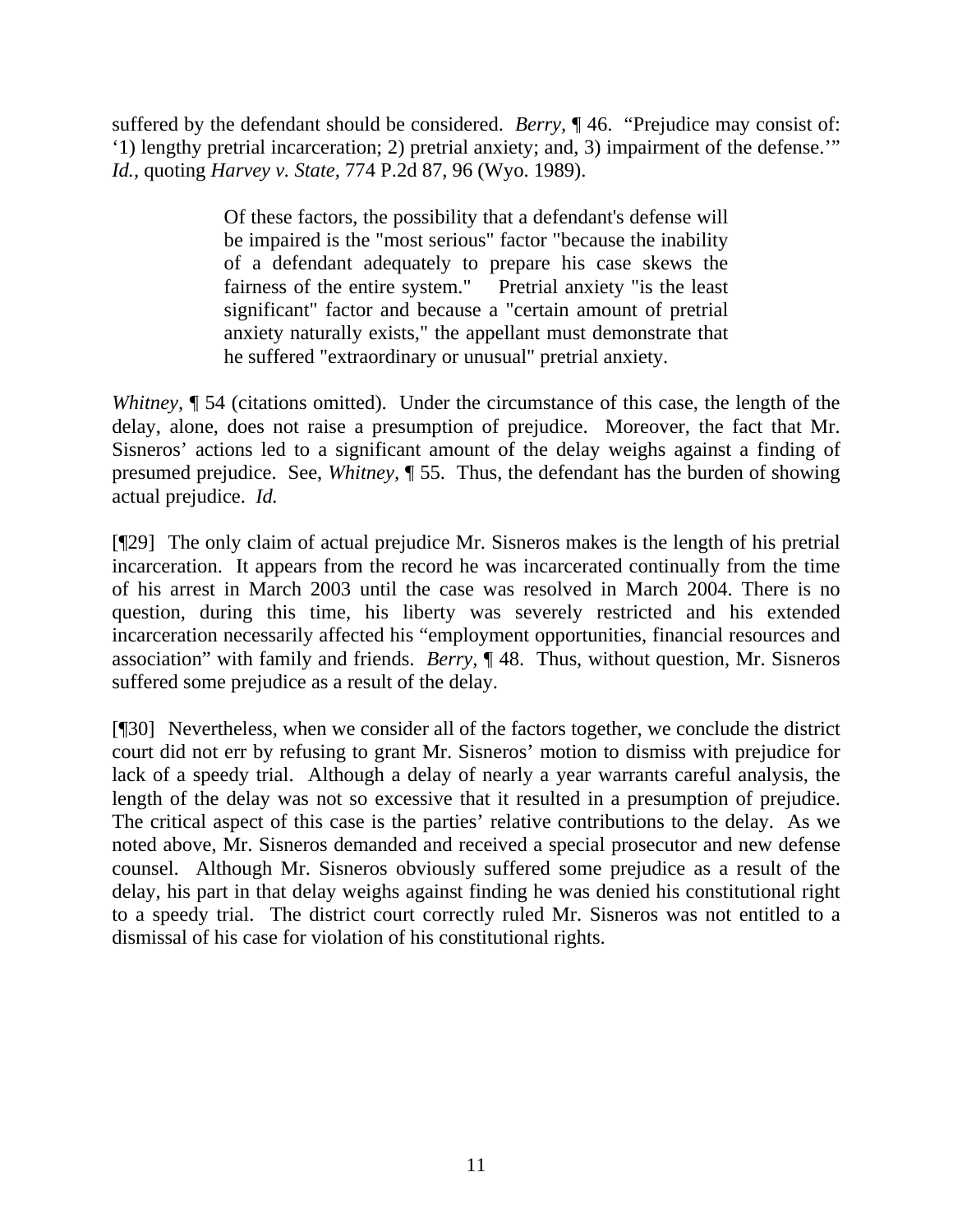# *B. Competency of Victim to Testify*

[¶31] Mr. Sisneros filed a motion requesting a competency/taint hearing. At the hearing, he withdrew his claim of taint and the district court proceeded to determine whether KF was competent to testify. Mr. Sisneros claims the district court erred by ruling KF was competent to testify at trial against him.

[¶32] Pursuant to W.R.E. 601, any person is competent to be a witness unless he is otherwise disqualified from testifying. Our precedent discusses the specific requirements for competency:

> "A person is generally competent to testify if he can understand, receive, remember and narrate impressions and is sensible to the obligations of the oath taken before testifying."

*Watters v. State,* 2004 WY 155, ¶ 14, 101 P.3d 908, 914 (Wyo. 2004) (some citations omitted). The district court has broad discretion in determining whether a witness is competent to testify. *Id.* See also*, Larsen v. State,* 686 P.2d 583, 585 (Wyo. 1984).

[¶33] With regard to children, "[i]ntelligence, not age, is the proper criteria" in determining the competency of a witness. *Larsen*, 686 P.2d at 585. The difficulty with cases involving the allegations of sexual improprieties with young children is evident. As we stated in *Larsen*:

> ". . . On the one hand, in accepting the testimony of a child there is the danger that she may not be telling the truth, in which event an innocent man may be convicted of crime and suffer the consequences thereof. On the other, if the child's testimony is not accepted, a man guilty of crime, and possibly with the potential for more such, will go free. In this connection, it must be borne in mind that when such an offense [assaulting and taking indecent liberties upon a child] is committed, it is done with the greatest possible stealth and secrecy, so that most often the testimony of the victim, coupled with the type of corroboration we have here, is the only evidence available upon which to determine guilt or innocence. The fact that there are difficulties involved should not prevent the processes of justice from functioning."

*Larsen,* 686 P.2d at 585-86, quoting *State v. Smith*, 401 P.2d 445, 447 (Utah 1965). Recognizing these concerns, "once the child's competency is called into question by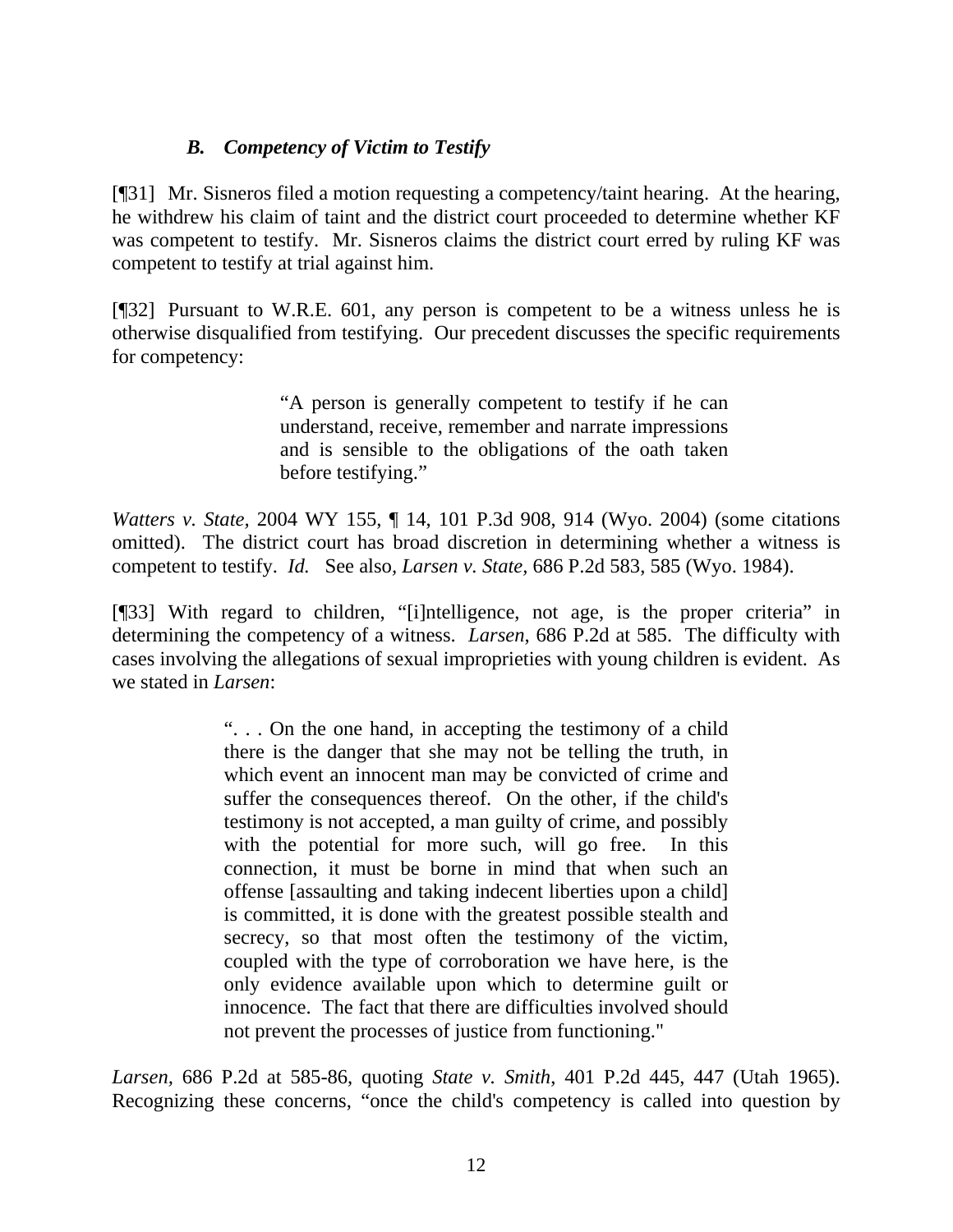either party, it is the duty of the court to make an independent examination of the child to determine competency, and that determination will not be disturbed unless shown to be clearly erroneous." *Watters,* ¶ 14. A five-part test is utilized to determine the competency of child witnesses:

> "(1) an understanding of the obligation to speak the truth on the witness stand;

> (2) the mental capacity at the time of the occurrence concerning which he is to testify, to receive an accurate impression of it;

> (3) a memory sufficient to retain an independent recollection of the occurrence;

> (4) the capacity to express in words his memory of the occurrence; and

(5) the capacity to understand simple questions about it."

*Id.,* quoting *Larsen*, 686 P.2d at 585.

[¶34] Mr. Sisneros' argument focuses on a few select statements made by the victim during the competency hearing which indicated a lack of understanding of the questions posed to her. A representative sample of the statements relied upon by Mr. Sisneros follows:

- Q. Is it better to tell the truth or to say I don't remember?
- A. Yes.
- Q. Is it better  $I$  will ask you the question again. Is it better to tell the truth when it is hard to tell the truth, or can you just say I don't remember instead of telling the truth?
- A. I don't remember.

We agree that, when some of KF's statements are taken in isolation, they are troubling. Nevertheless, the district court was charged with determining whether or not KF was competent to testify based upon the entirety of her testimony.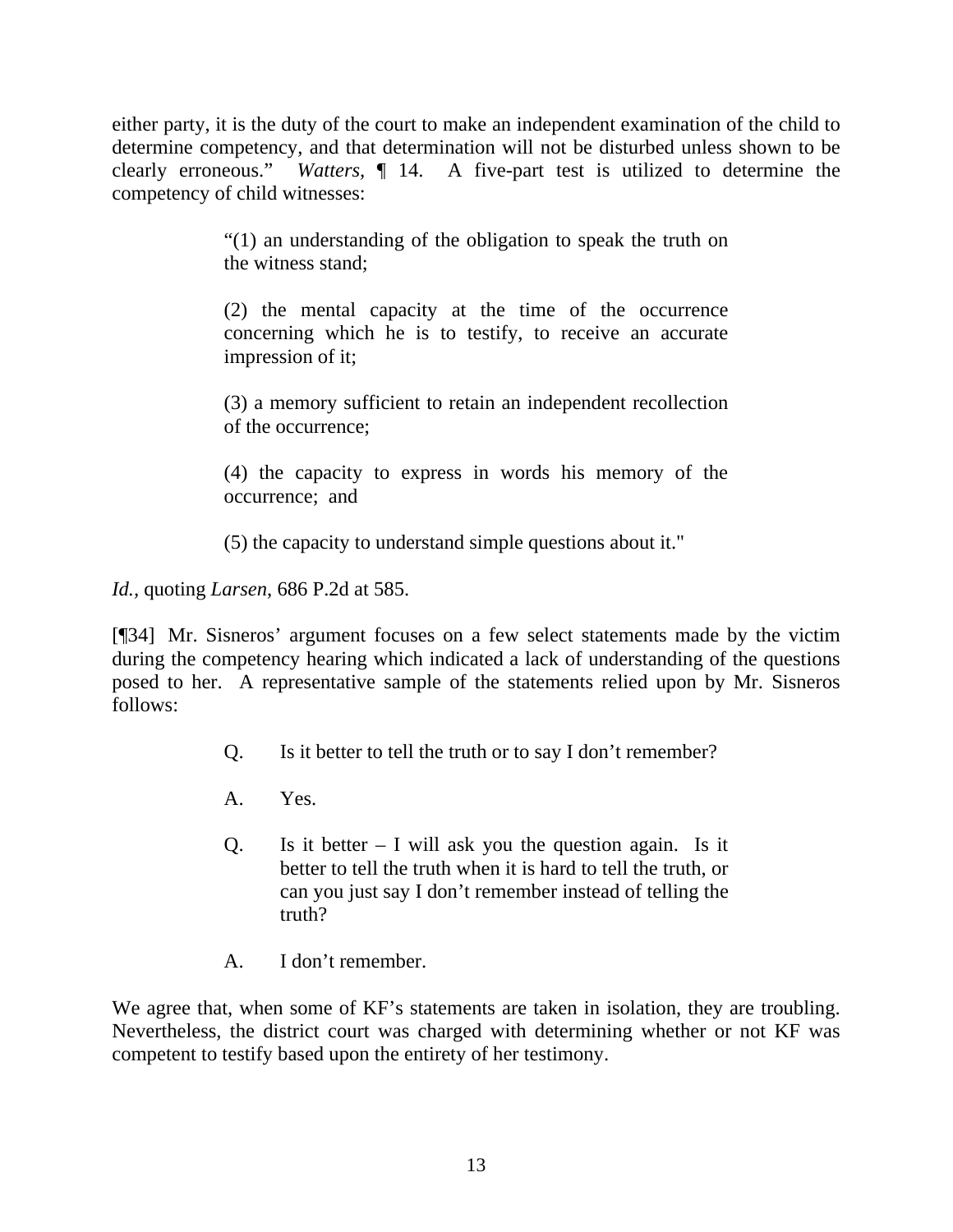[¶35] KF was eight years old at the time of the trial and six years old when the assaults took place. At the competency hearing, in response to questions about her obligation to tell the truth while "in court," she indicated she understood that responsibility and repeated numerous times that lying was "bad." She knew her age, birthday, school, grade level, and her teacher's name. KF was able to recall the names and ages of friends who lived near her when the assaults took place and identified the different people and pets who lived with her at that location. After KF faltered on a few questions, the State called a social worker who was employed by the Department of Family Services to testify at the competency hearing. The social worker testified that KF has a language disability which affects "some aspects of communication." Describing the effect of this condition upon KF's ability to testify, the social worker testified:

> One aspect of the disability is her ability to translate what she's hearing and answering, so she needs time. You ask her a question, she needs time to process it because if you interrupt that train of thought with another question, she's lost that part of the question and moves on to the next one. So you need to [s]pace out your questions so she can have time to process it.

When questioned about the effect of her language disability on her memory, the social worker testified: "She has the memory. She needs time to process the question so she can access the memory then say it."

[¶36] In rendering its ruling on KF's competency to testify, the district court recognized her testimony was not perfect. The district judge explained, however, on the whole, he believed KF understood her obligation to tell the truth. The court also concluded that, although she may not be a particularly effective witness because she occasionally did not follow the line of questioning, KF did have the mental capacity to receive an accurate impression of the charged events and a memory sufficient to retain an independent recollection of those events. The district court judge also stated that, despite some difficulty expressing herself, KF had the capacity to describe her memory of the occurrences and to understand simple questions about them.

[¶37] Mr. Sisneros focuses on the fact that KF's testimony at the competency hearing about the charged events was not consistent with her previous statements. This argument does not speak so much to KF's competency, as to her credibility. The weight to be accorded her testimony would have, of course, been left to the finder of fact if the case had gone to trial. See *Watters,* ¶ 18 (discussing the distinction between competence and credibility). By pleading guilty, Mr. Sisneros forewent his opportunity to argue the inconsistencies in her testimony to the finder of fact.